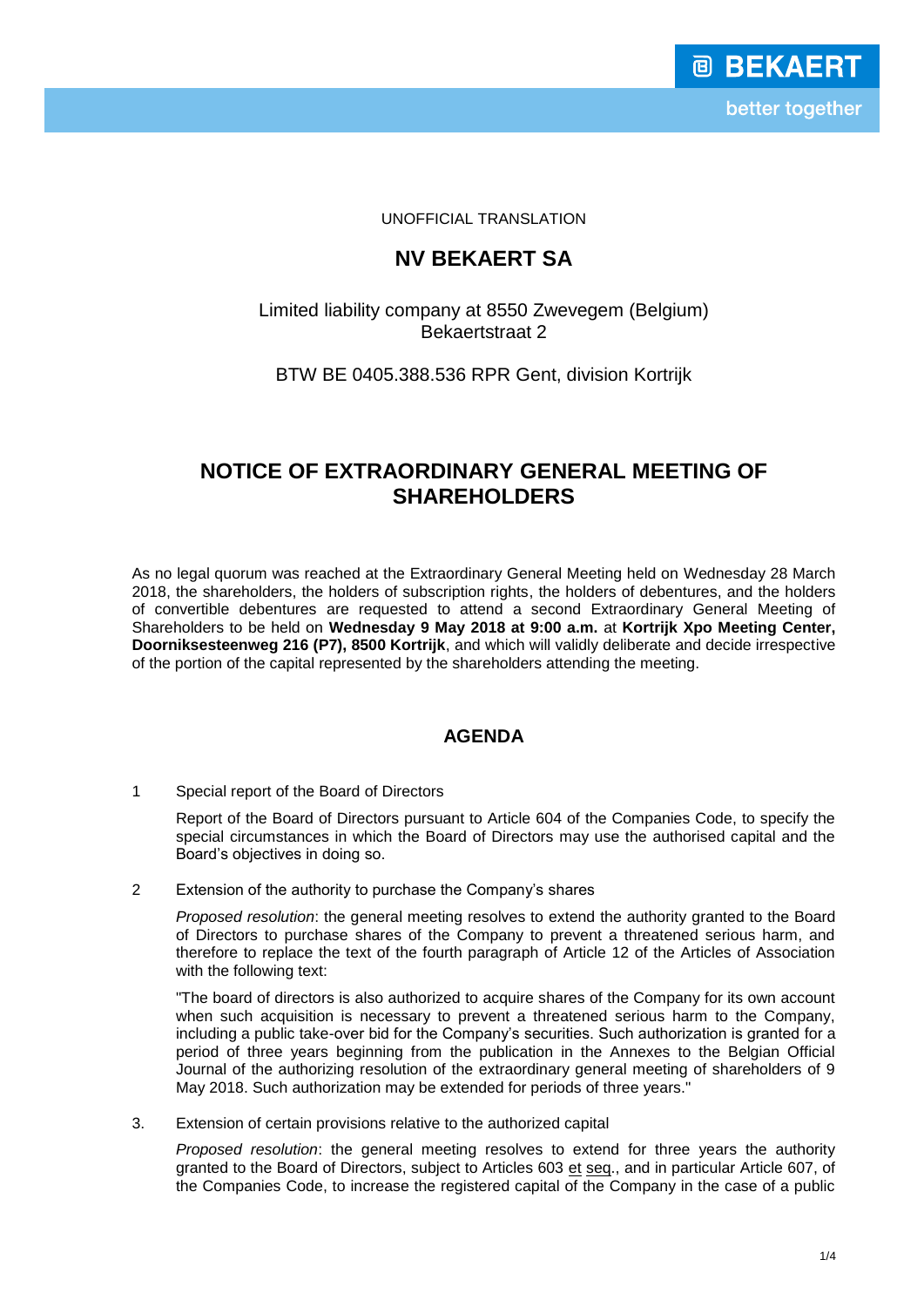take-over bid for the Company's securities, and accordingly to replace the text of Article 44, 4° of the Articles of Association with the following text:

"4° The board of directors is authorized, for a period of three years from the publication in the Annexes to the Belgian Official Journal of the authorizing resolution of the extraordinary general meeting of shareholders of 9 May 2018, to increase the Company's registered capital - by making use of the authorized capital - upon receipt by the Company of a notice from the Financial Services and Markets Authority of a public take-over bid for the Company's securities, provided however:

- that the shares issued pursuant to the capital increase have to be fully paid up upon issue;
- that the issue price of such shares cannot be lower than the price of the bid; and
- that the number of shares issued pursuant to the capital increase cannot exceed ten per cent of the issued shares representing the capital prior to the capital increase."

#### 4 Interim provisions

*Proposed resolution*: the general meeting resolves to replace the interim provisions at the end of the Articles of Association with the following text:

- "(a) The authority granted to the board of directors to acquire own shares pursuant to Article 12, fourth paragraph, of the Articles of Association by the resolution of the extraordinary general meeting of 9 April 2015 will continue in effect until its expiration date or until the publication of the new authorization relative to the purchase of own shares referred to above, whichever occurs first.
- (b) The authority granted to the board of directors relative to the authorized capital pursuant to Article 44, 4° of the Articles of Association by the resolution of the extraordinary general meeting of 11 May 2016 will continue in effect until its expiration date or until the publication of the new authorization relative to the authorized capital referred to above, whichever occurs first."

#### **FORMALITIES**

In order to exercise their rights at this Extraordinary General Meeting the shareholders, the holders of subscription rights, the holders of debentures, and the holders of convertible debentures must comply with the following rules:

1. Record date

The right to attend the Extraordinary General Meeting will be granted only to shareholders, holders of subscription rights, holders of debentures, and holders of convertible debentures whose securities are registered in their name on the record date, i.e. at 24:00 hours Belgium time on **Wednesday 25 April 2018**, either in the Company's registers of registered securities (for registered shares or subscription rights) or in an account with a recognized account holder or a clearing agent (for non-material shares, debentures or convertible debentures).

2. Notification

In addition, the shareholders, the holders of subscription rights, the holders of debentures, and the holders of convertible debentures whose securities are registered on the record date of Wednesday 25 April 2018 must notify the Company no later than **Thursday 3 May 2018** that they wish to attend the Extraordinary General Meeting, as follows: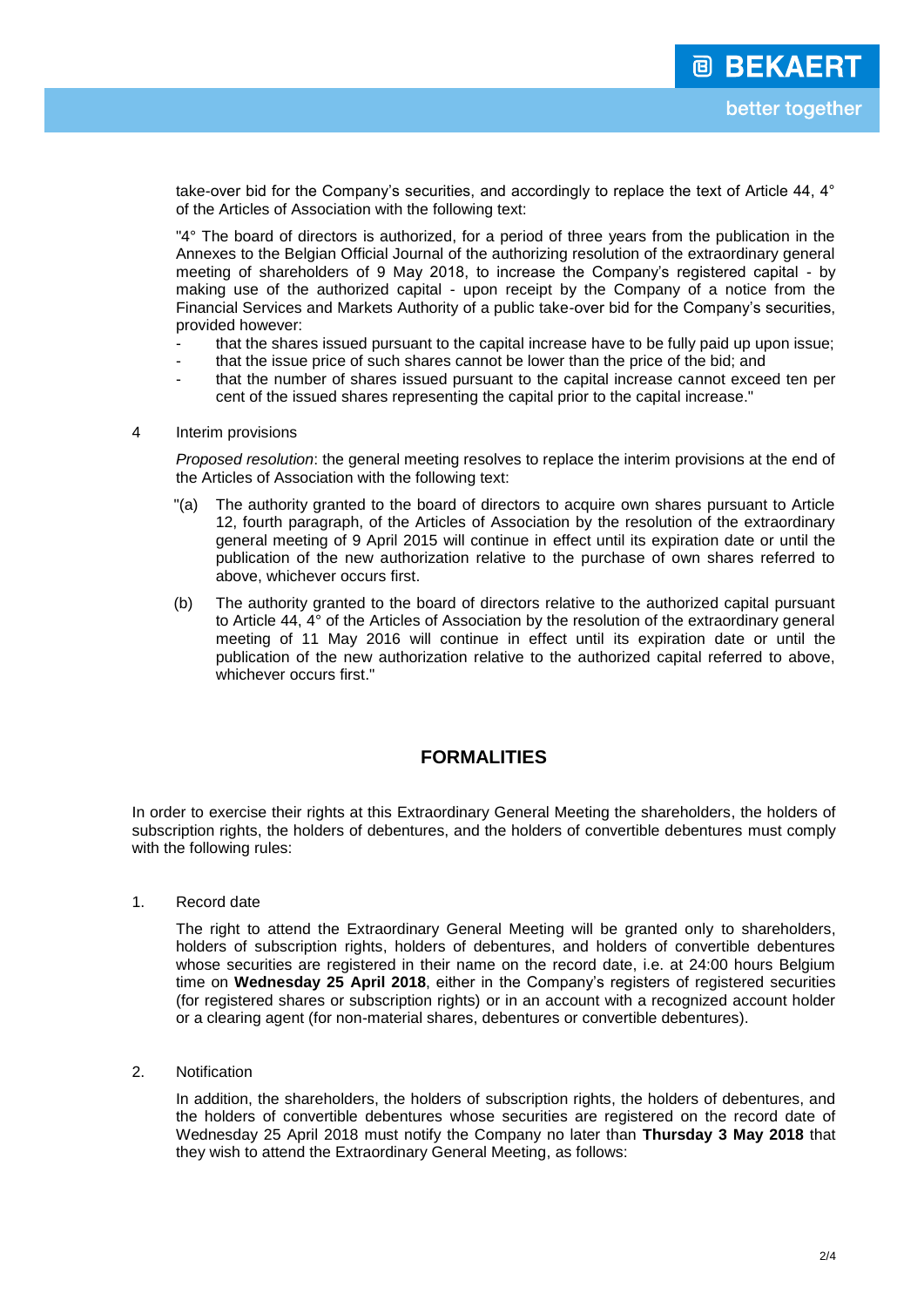- The owners of registered shares or subscription rights wishing to attend the Extraordinary General Meeting in person must complete the attendance form included as part of their individual notice and notify the form to the Company no later than Thursday 3 May 2018.
- The owners of non-material shares, debentures or convertible debentures must cause a certificate attesting the number of their non-material securities with which they wish to attend to be produced by one of the following banking institutions no later than Thursday 3 May 2018:
	- in Belgium: ING Belgium, Bank Degroof Petercam, BNP Paribas Fortis, KBC Bank, Belfius Bank;
	- > in France: Société Générale:
	- $\triangleright$  in The Netherlands: ABN AMRO Bank:
	- > in Switzerland: UBS.

The holders of subscription rights, the holders of debentures, and the holders of convertible debentures can attend the Extraordinary General Meeting in person only, and have no voting rights.

#### 3. Powers of attorney

The owners of registered shares who are unable to attend the Extraordinary General Meeting in person but want to vote by proxy must complete the power of attorney form included as part of their individual notice and notify the form to the Company no later than **Thursday 3 May 2018**.

The owners of non-material shares who are unable to attend the Extraordinary General Meeting in person but want to vote by proxy must complete a copy of the power of attorney form available from the website address mentioned in paragraph 6 below and notify the form, together with their above-mentioned certificate, to one of the above-mentioned banking institutions no later than **Thursday 3 May 2018**.

Shareholders must carefully read and comply with the instructions appearing on the power of attorney form in order to be validly represented at the Extraordinary General Meeting.

4. No right to add agenda items and file resolution proposals

As the agenda of this Extraordinary General Meeting must be identical to the agenda of the first Extraordinary General Meeting held on 28 March 2018, shareholders are not entitled to add items to the agenda or to file resolution proposals.

#### 5. Right to ask questions

Shareholders may ask written questions to the Board of Directors ahead of the Extraordinary General Meeting by notifying such questions to the Company no later than **Thursday 3 May 2018**.

Shareholders must carefully read and comply with the instructions appearing on the website address mentioned in paragraph 6 below in this respect.

6. Company addresses - Documents - Information

All notifications referred to in the present notice must be addressed to one of the following addresses:

NV Bekaert SA Company Secretary - General Meetings Bekaertstraat 2 BE-8550 Zwevegem Belgium